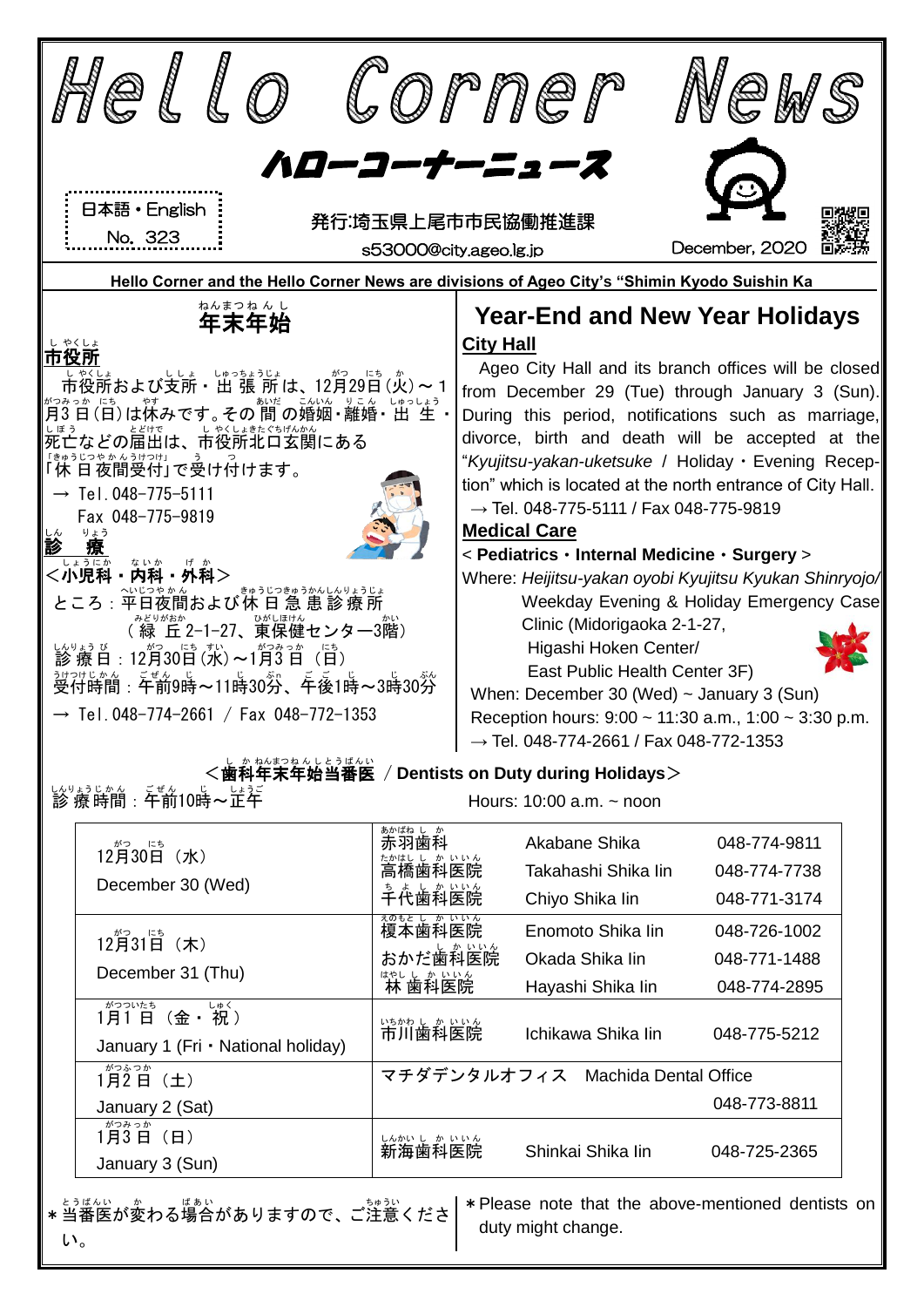## さいたまけんきゅうきゅうでん わそうだん<br><**埼玉県 救 急 電話相談>**

<sub>きんきゅうしんりょう ひょう いしょう<br>緊 急 診 療 が必要なとき、近くの診 療 可能な医療</sub> まかん でいかん でんお<br>機関を 24時間、電話でお知らせします。

 $\rightarrow$  Tel.  $\#7119$ 

048-824-4199



# └ょぅ <sub>⋾∲ぅがっこぅにゅぅがくっぅぅ∪ょ<br>**小・中学校入学通知書**</sub>

2021年1月1日現在、市内に住 民登録がある 小 ・ <u>ᢠゅうがっこうにゅうびゅうじゅん</u><br>中学校入学対象者へ、1月中 旬に「入学通知書」│ 。<br>(はがき)を送ります。

## 小学校 しょうがっこう

2014年 ねん 4月 がつ 2 日 ふつか ~2015年 ねん 4月 がつ 1日 ついたち 生 う まれの子 こ どもの <sub>ほごしゃ</sub><br>保護者には、入 学通知書を郵便で送ります。 。。。。。<br>**中学校** 

2008年4月2日~2009年4月1日生まれの子どもの <sub>ほごしゃ</sub><br>保護者には、現在通っている小学校を通して入 学 通知書 つうちしょ を渡 わた します。

★入 学通知書が届かない、住 民登録のない子どもを 小 しょう ・中学校 ちゅうがっこう に入 学 にゅうがく させたい場合 ばあい は、学務課 がくむか (市 し 役所 やくしょ 7 階)に問い合わせてください。

→ 学務課 がくむか

Tel.048-775-9604 Fax 048-775-5633



#### 出入国 在 留 管理庁 からのお知らせ しゅつにゅうこく ざいりゅう かんりちょう

これは出 入 国 在 留管理庁のサイトに <sub>サトクホト</sub><br>掲載されているリーフレット(やさしい 。。。。。。<br>日本語版)からの記事です。

[http://www.moj.go.jp/nyuukokukanri/kouhou/ny](http://www.moj.go.jp/nyuukokukanri/kouhou/nyuukokukanri14_00008.html)

[uukokukanri14\\_00008.html](http://www.moj.go.jp/nyuukokukanri/kouhou/nyuukokukanri14_00008.html)

、。<br>詳しくはホームページを見てください。 <https://www.ssw.go.jp/>

#### "会社 かいしゃ で 働 けなくなった外国人 がいこくじん の方 かた に" いしゃ はたら

」。<br>新型コロナウイルスのために、 仕事ができなくなった <sub>ぎのうじっしゅうむ</sub>、<br>技能実習生など**外国人の方が、引き続き日本で仕事** ができるよう、しばらくの 間 、特別に、最大1年間、 はち<br>【働 くことができる 「特定活動」 の在 留資格を認める こととしています。

\_ <sub>ざいゅうしゕく</sub><br><在 **留資格をもらえる方>** 。<br>**茨の方で、別の会社と契約(注 1, 2)した方** ☆ <u>会社をやめろと言われるなど、研 修ができなく</u> なった技能 ぎのう 実習生 じっしゅうせい

### < **Saitama-ken Emergency Telephone Counseling** >

In case urgent medical treatment is needed, information will be provided by phone, 24 hours a day,

regarding nearby medical institutions which can offer medical care.  $\rightarrow$  Tel. #7119 or 048-824-4199



### **Notice of Enrollment for Elementary and Junior High Schools**

Guardians of children who are registered in Ageo as of January 1, 2021 and who are scheduled to enter elementary or junior high schools will receive "Notice of Enrollment" postcards in mid-January.

#### **Elementary Schools**

Guardians of children who were born between April 2, 2014 and April 1, 2015 will receive this notice by mail.

### **Junior High Schools**

Guardians of children who were born between April 2, 2008 and April 1, 2009, will receive the notice through the elementary school that their child is attending.

\*If you do not receive this notice, or if your children are not registered in Ageo but you wish to enroll them in elementary and/or junior high schools, please contact Gakumu-ka (7F of City Hall).

 $\rightarrow$  Gakumu-ka (School Affairs Section) Tel. 048-775-9604 / Fax 048-775-5633

## **Notice from ISA**

Please read the following article, which is from the leaflet posted on the site of the Immigration Services Agency of Japan.



[http://www.moj.go.jp/nyuukokukanri/kouhou/nyuukoku](http://www.moj.go.jp/nyuukokukanri/kouhou/nyuukokukanri14_00008.html) [kanri14\\_00008.html](http://www.moj.go.jp/nyuukokukanri/kouhou/nyuukokukanri14_00008.html)

For details, please visit the following website. <https://www.ssw.go.jp/>



#### **"Guide to Support for Continuous Employment for Foreigners Who Have Been Dismissed, etc."**

In order that **foreign workers** such as technical interns who have been dismissed, etc. and are having difficulties with continuing their training due to the spread of the novel coronavirus pandemic (COVID-19) **can be re-employed or continue employment** as a special measure for the time being, **permission is being given for the "Designated Activities (Employment Permitted)" status of residence for a maximum of one year**. **< Eligible persons >**

**The following persons who entered into an employment contract (Notes 1, 2) for a new occupation of job:**

 $\Diamond$  Technical interns who were dismissed, etc. and are having difficulties with continuing their training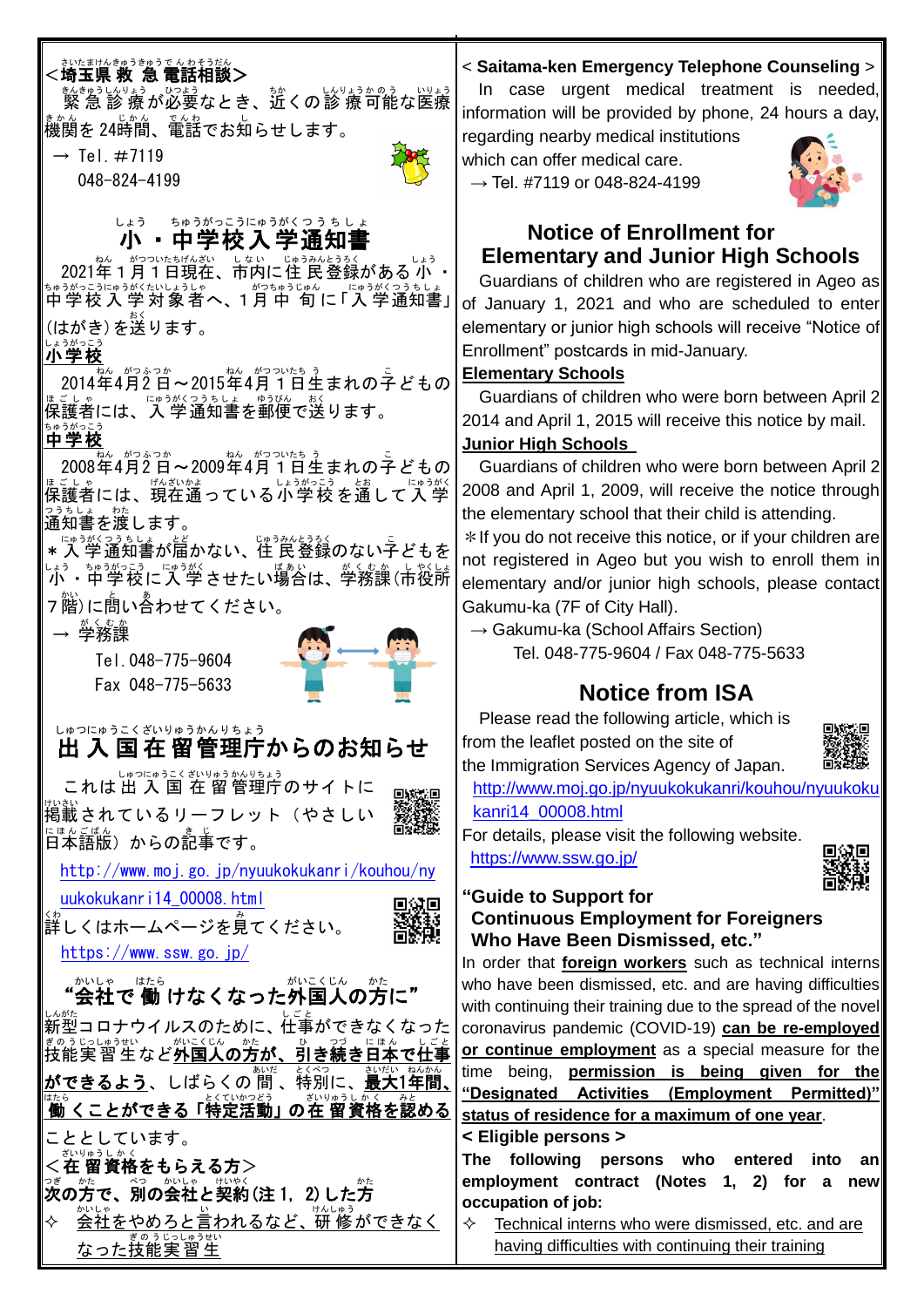| かいしゃ<br><u>会社をやめろと言われるなど、仕事が</u> できなくな                      | ✧<br>Foreign workers who were dismissed, etc. and are                    |
|-------------------------------------------------------------|--------------------------------------------------------------------------|
|                                                             | having difficulties with continuing their employment                     |
| った外国人労働者                                                    | training                                                                 |
|                                                             | (Status of employment: "Specified Skilled Worker",                       |
| 国際業務」、「技能」など)                                               | "Engineer/Specialist in Humanities/ International                        |
| 採用が取り消された留 学生                                               | Services", "Skilled Labor", etc.)                                        |
| <u>まのうじっしゅう おいののである。</u><br><u>技能実 習が終わり、自分の国に</u>          | ✧<br>International students whose preliminary offer of                   |
| ✧                                                           | employment was cancelled                                                 |
| 帰ることができなくなった方 など                                            | ✧<br>Those who have completed technical internships and                  |
| (注1) 特定我能の分野だけです。                                           | are having difficulty returning home, etc.                               |
| (注2) 特定技能になるために旨本での社 留を続ける                                  | (Note 1) Only applies in specified industrial fields.                    |
| ことを希望する芳に限ります。                                              | (Note 2) Only those who desire to continue residing in                   |
|                                                             | Japan to acquire necessary skills for specified<br>skilled workers.      |
| 、。。。<br><手続きの方法>                                            | < Application Procedures >                                               |
|                                                             | Foreigners should apply to the Regional Immigration                      |
| ざいりゅうしかく<br>ーー<br>かつどう しゅうろうか<br>活動 (就労可)」への在 留資格の変更許可を申請して | Bureau or Branch Office that has jurisdiction over their                 |
| ください。                                                       | residence for permission to change their status of                       |
|                                                             | to "Designated Activities<br>residence<br>(Employment                    |
|                                                             | Permitted)".                                                             |
| ることが 難 しい場合は、国のサポートで、会社とマ                                   | Out of the above eligible persons, those who are having                  |
| <u>ッチングを受けることができます。</u>                                     | difficulty in finding a new occupation or job can                        |
| お問い合わせは近くの地方出入国在留管理局 .                                      | receive assistance from the Japanese government by                       |
|                                                             | being matched with a recruitment agency.                                 |
| <u>。。。。。。。</u><br>出 張 所まで                                   | Please send enquiries to the nearest Regional                            |
| <b>さいたま出 張 所</b> : さいたま市下落合5-12-1                           | <b>Immigration Bureau or Branch Office</b>                               |
| さいたま第2総務総合庁 舎<br>- I F                                      | Saitama Branch Office:                                                   |
| 詩詩談「与野本町」から徒歩10分                                            | Saitama-shi Shimo-ochiai 5-12-1                                          |
|                                                             | Saitama Dai-2 Soumu-Sougou-chosha 1F<br>10-min. walk from "Yonohonmachi" |
| Tel. 048-851-9671                                           | Station of the Saikyo Line                                               |
|                                                             | Tel.048-851-9671                                                         |
| アンケート                                                       |                                                                          |
|                                                             | Questionnaire                                                            |
| ぁゖぉ」<br>上尾市は、国籍に関わらずみんなが住みやすい街を                             | The City Office aims to make Ageo a comfortable                          |
| そのための計画を作るために、<br>目指しています。                                  | place to live in for residents of all nationalities. To                  |
| * <u>いこくじょしろ</u><br> 外国人市民の皆さんのご意見を聞きたいので、アンケ               | formulate a good plan for this, the City would like to                   |
| トを 1,000人の方に 12月10 日頃に郵便で送ります。                              | hear your opinion. Questionnaires will be sent out to                    |
| ートが届いた方は回答をお願いします。1 <sup>約</sup>                            | 1,000 non-Japanese residents by postal mail around                       |
|                                                             | December 10. If you receive the questionnaire, you're                    |
| 。。。<br>10゚白までに切手を貼らずにポストに入れてください。                           | kindly requested to reply to the questions and send it                   |
| 」みんきょうどうすいしんか<br><b>市民協働推進課</b>                             | back by January 10, 2021. No stamp is needed.                            |
| Tel. 048-775-4597                                           | $\rightarrow$ Shimin-Kyodo-Suishin-Ka                                    |
| Fax 048-775-0007                                            | (Community Collaboration Support Section)                                |
| s53000@city.ageo.lg.jp                                      | Tel.048-775-4597 / Fax 048-775-0007                                      |
|                                                             | s53000@city.ageo.lg.jp                                                   |
| しんがた                                                        |                                                                          |
| 新型コロナウイルス                                                   | <b>Covid-19 Safety Reminder</b>                                          |

┃ 新型コロナウイルスの感染拡大を防止するため、引 |<br>|き続き、こまめに手を洗い、外 出する時はマスクをし、|

ま<sub>る。</sub><br>間近で会話や発声する密接場面を避けましょう。

これからの時期、会食や飲み会の機会が増えます。

### **Covid-19 Safety Reminder**

☆☆き ☆☆ いっぷくうか。<br>換気が悪い密閉空間、たくさんの人が集まる密 集場所∫¢ This is a reminder of the importance of preventing the spread of the Coronavirus. We need to wash our hands frequently, wear a mask when going out, and also avoid closed spaces with poor ventilation, crowded places with many people gathered, as well as close-contact situations such as close-range conversations.

At this time of the year, we may go out to "wine-and-